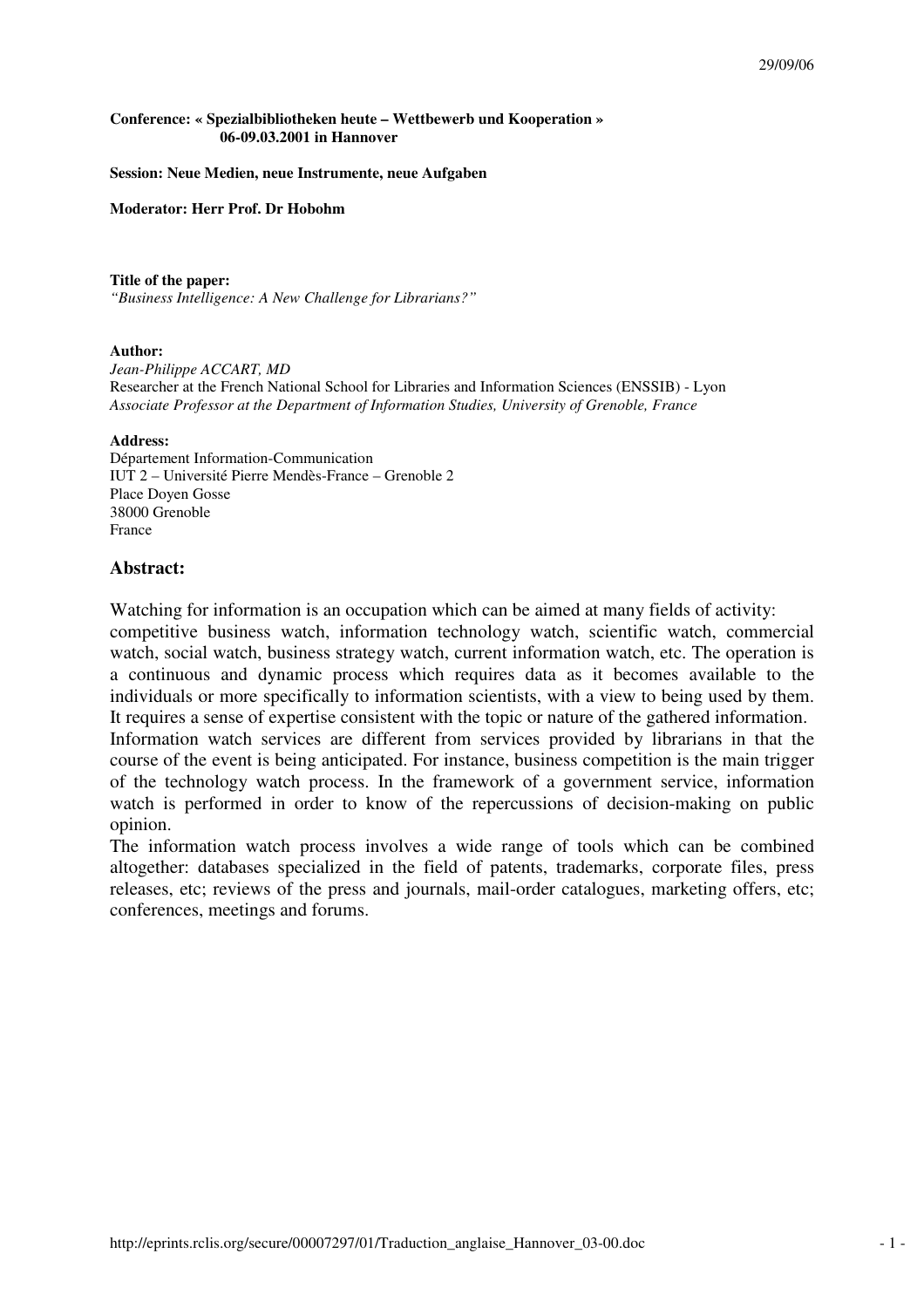# *"Business Intelligence: A New Challenge for Librarians?"*

*« The information watch consists in observing and analyzing the scientific, technical, technological, and economical environment of a company to counteract potential threats and seize growth opportunities.* 

*It especially aims at identifying information as it becomes available to make good use of it within a network of experts."* 

**(op. cit. JAKOBIAK F.,** *Pratique de la veille technologique,* Paris, Editions d'Organisation, 1990)

## **Information at the centre of the watch process**

The information watch is a process that involves networks of individuals and technologies. A « watch culture » should be part of the life of any company. In the United States, the concept is known as « Business Intelligence ». At the core of watch concerns is information basically.

Ninety per cent of the information useful is easily accessible via databases, scientific and technical publications, journals, promotional business brochures, etc via the informal exchange of ideas between various experts.

Such information is all the more accessible as electronic information networks grow.

The difficulty of financing business plans is increased as technologies become more sophisticated. The right to error is not allowed in the adoption of a business plan and subsequent implementation of a strategy. This is rendered more complex with the increase in business competition. The decision-makers must be meticulous and keep a watchful eye on the examination of business plans before making decisions. This *beforehand* requires an expertise in gathering and processing technological information (including competitive businesses whenever possible). *Information watch as an occupation is becoming a mandatory strategic objective in a range of activities which may be huge.*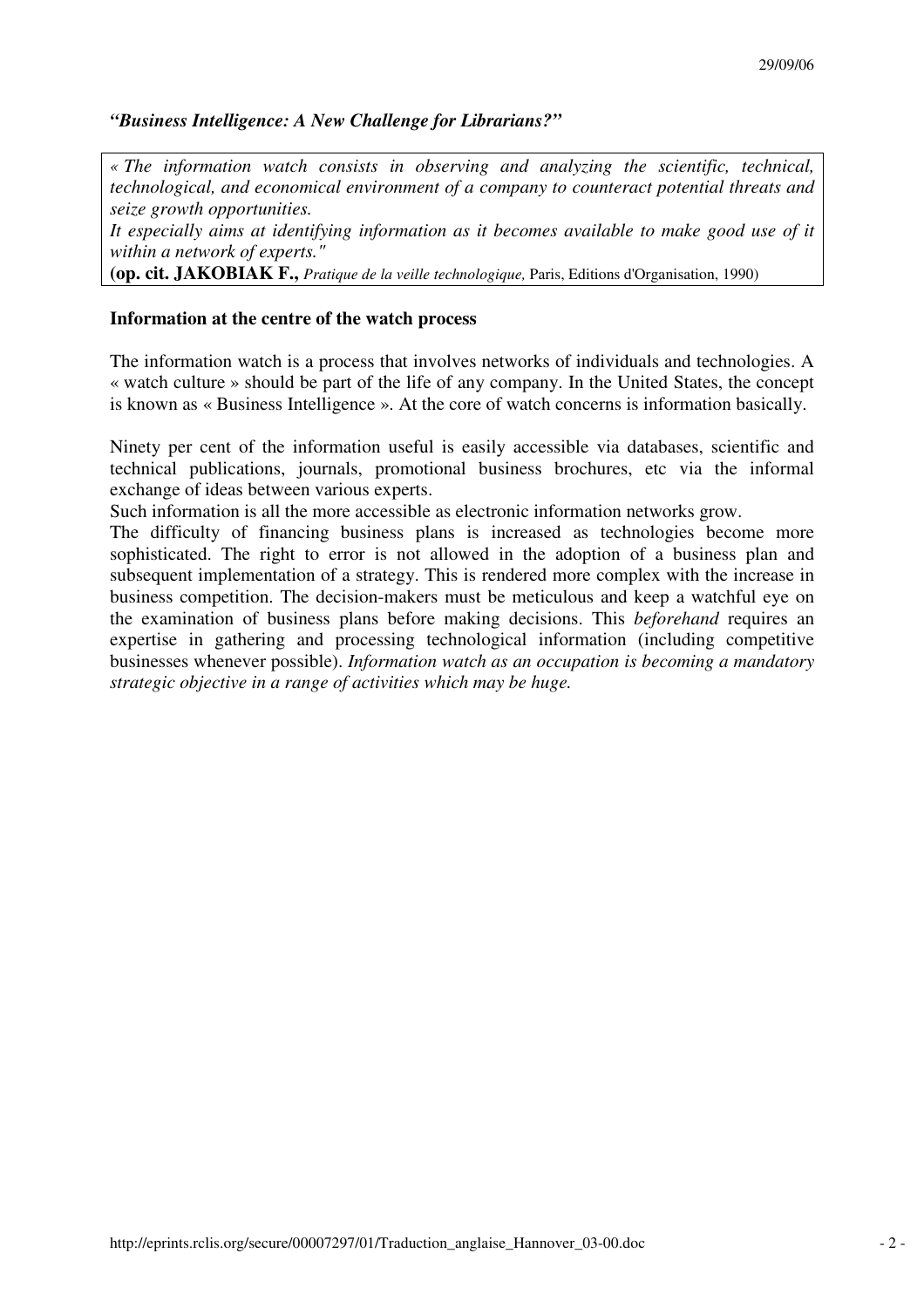| The role of information and watch in a company |                                               |
|------------------------------------------------|-----------------------------------------------|
| FLOW OF CURRENT INFORMATION                    | <b>WATCH</b>                                  |
| Sporadic needs                                 | Must be considered in terms of duration/delay |
|                                                | as many unknowns are often encountered in     |
|                                                | the search for information                    |
| Unique origin/source                           | Multiple origins/sources: gathering of the    |
|                                                | available data once the nature of the watch   |
|                                                | has been determined                           |
| Gives information about the present time       | Anticipate information                        |
| Rough information processing                   | Elaborate information processing              |
| Functional nature                              | Strategic nature                              |

# **At the centre of the information watch: the business strategy**

To establish corporate information watch systems, 5 aspects need answering:

- information field;
- information sources;
- value of the information;
- participants involved;
- modes of conveying information.

The key object of the information watch must be searched for. To get the right information, the exact nature of the search must be determined. A certain number of priority trends in a variety of domains must be chosen.

The concept of « vertical watch » restricted to the field of business activity must be combined with the « horizontal watch » concept (matching several fields of activity).

Then, a good information watch *approach stems from the assessment of the risks involved in making certain choices*. The watch does not provide raw facts but reliable, current, and analyzed data presenting the opportunities, risks and issues at stake. The decision-makers will partly rely on this information to formulate the business strategy. *The information watch may well go beyond the encompassing view of things or the multidisciplinary state-of-the-art and claim a twofold skill: both the skill of a librarian/information scientist and the skill of an expert in a given specialty.* 

To thoroughly assess the best investigation field to perform the information watch requires that the specificity of the company be determined by the leading authorities:

- *orientation and strategy of the company*: data which have to be watched and managed as a priority may then come out more clearly in specific fields (products, guidelines, technologies, marketplaces, competitive businesses), just as in the characteristics of the possible origin/source of information: fresh news, experts' sources.

- *the sum total of the know-how specific to the industry* (in techniques, marketing and management)

- *merchandized products as a whole, corresponding and competitive markets, and distribution channels*.

**Incite the management team to precisely formulate the strategy which implies that the decision-makers have to clearly expose the objectives of the watch to their personnel**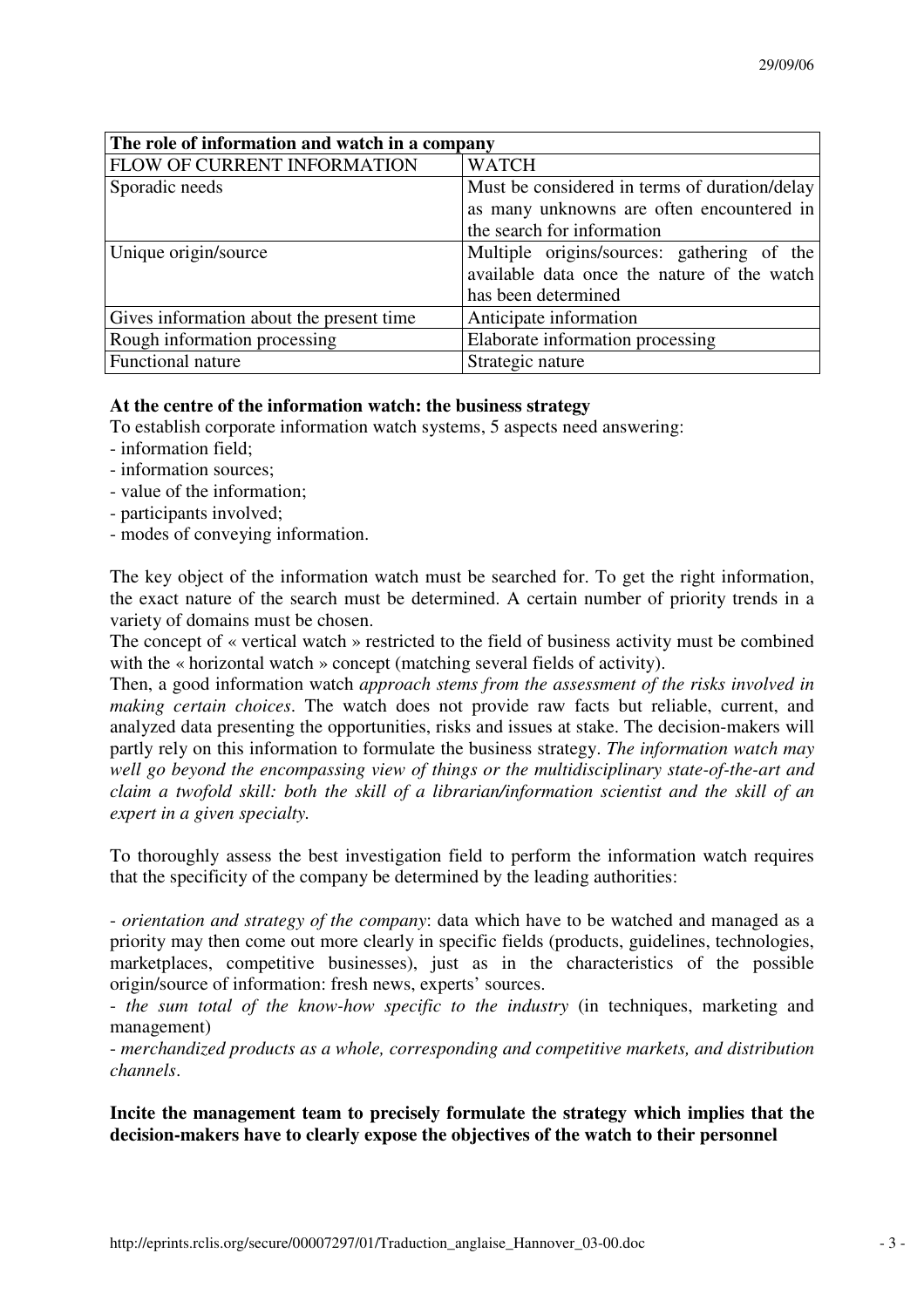# *Identifying the source persons*

Get information outside the usual body of experience and competence of the company often consists in identifying the source persons via the address books of the decision-makers and many other networks of public relations.

These books are supplied with information gathered at conferences, seminars, forums which are attended by the managerial staff. The experts met there may help in giving valuable advice to others or showing the way to another type of information sources.

The documentation service (when in charge of the watch) looks out for the experts in reviewing press releases and minutes from symposiums, questioning specific databases, information networks and taking part in newsgroups on the Internet. Once the experts are identified, the decision-makers are informed of conferences and forthcoming meetings.

# **Difficulties encountered while performing the watch**

*The aim is to get to know where the interesting grey information is, to learn how to identify, crosscheck and validate it. (…) One must be able to: - find the information, - and detect the part of truth which it contains.*  (op. cit. BERNAT J.P., *Les Métiers de la documentation,* Paris, Ed. d'Organisation, 1998, p. 31)

Decision-makers run short of time and searches performed in the information watch process must be related to well-defined objectives so as not to be diluted in a mass of data. The amount of functional information necessary for the management of companies sometimes takes precedence over certain prospects.

The shortage of time experts experience as regards analysis of data is another pitfall.

The relevance and reliability of published and unpublished data are carefullly checked out and the results sorted. The documentation service in charge of the information watch has to keep a constant watchful eye on the course of events and stay tuned in to decision-makers.

These various aspects show that the implementation of an information watch is not done spontaneously by the company. Most importantly, it corresponds to a full-time occupation that requires a rigorous and structured approach.

# *The person in charge of the watch*

Michael E. Porter, teacher at the Harvard Business School epitomizes the philosophical outlook of the watch:

« *Give the right piece of information to the right person at the right time to make the right decision* ».

*The person in charge of the information watch, be it a librarian or another person, is not the only one to collect information useful for the company. Its role as a moderator consists in establishing networks in urging each employee in the company to trace back/find the information, collect and analyze (whenever possible) every part of it. The information provided to the chief executive is processed and should be as reliable as possible.* 

The art of performing the information watch is to identify and incorporate *the right piece of information* among an ever-increasing bulk of data, a great variety of business activities that worldwide exchanges make complex. In addition, the life cycle of products grows shorter, competition is fiercer and demand changes more and more rapidly.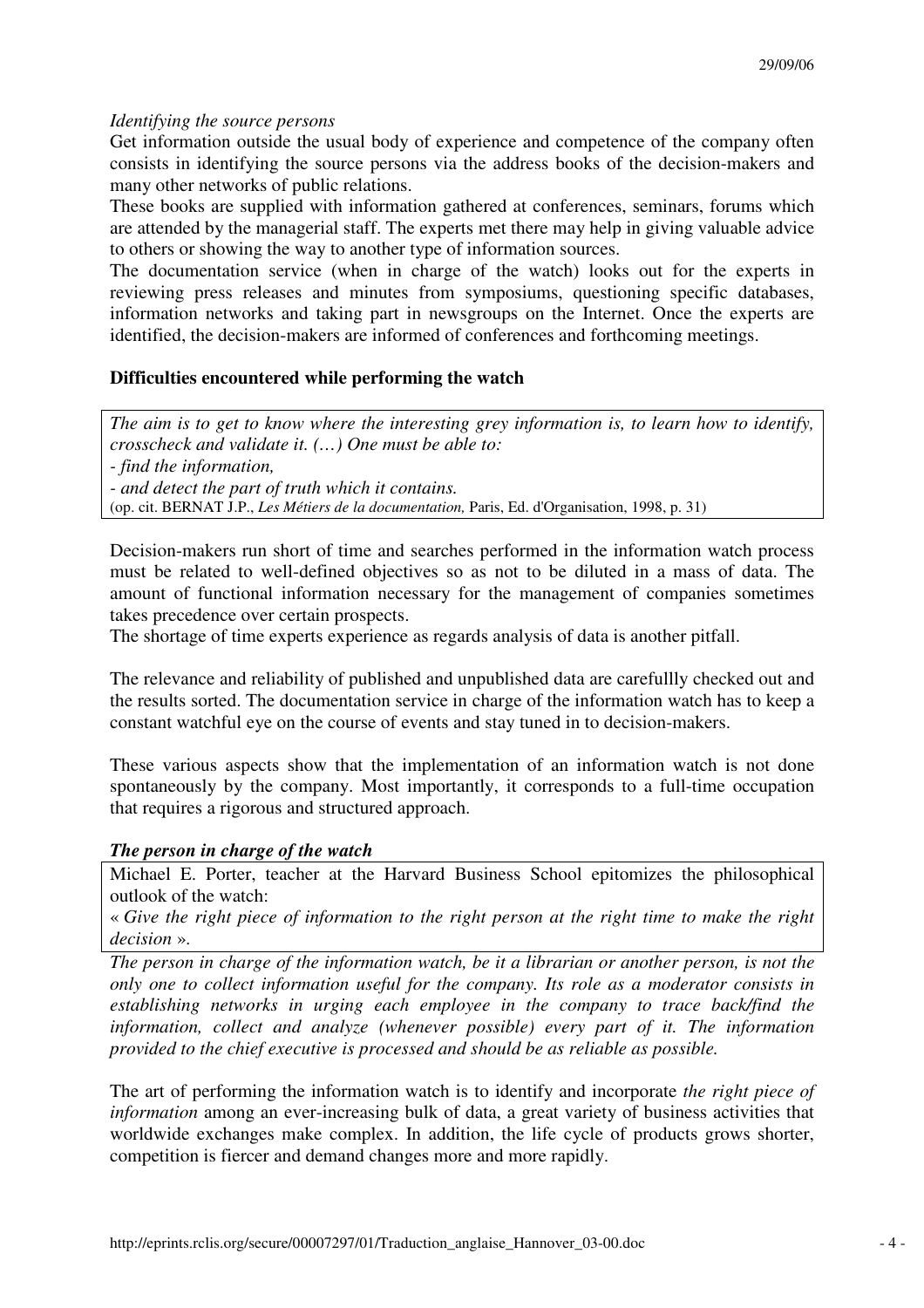*To keep people informed at the right moment is a priority for the watch specialist* who must grasp the news as it comes out, follow its evolution and keep a steady pace in performing the information watch (even anticipate its developments).

The facts show that this watchfulness is a means of access to greater and more successful sources of information or still unpublished data. Information of a strategic importance may result from contacts with experts in a given field.

The person who performs the information watch is not limited to the corporate address books, nor to the boundaries of published information. The watch specialist uses a whole lot of instruments: databases, specialized periodicals of general interest, patents, manuals and publications, business brochures, etc and orally-transmitted information likely to emerge from all categories of experts (in technological nodes, corporate trade-unions, universities, industries, etc).

The watch specialist handles data files concerning experts with the following information: identification, domain(s), level of skill, nature of the ongoing searches. Contacts and regular exchanges with experts allow to check out and validate the information. Meetings/interviews also make it possible to take minutes.

## *Selective dissemination of information (SDI)*

The selective dissemination of information is a type of watch. However, if it meets the criterion of permanence in the information watch process, it does not take into account certain basic criteria in the search performed:

- selection of data by the user in order to make a decision on an individual basis;

- consequences of the facts set out about the management of activities in a company are not considered;

- risks and stakes related to the company;

- orally transmitted information is not retained.

This type of information watch is adapted to a logic of supply corresponding to the current interests of the company but not to the development of a prospective stragegy.

### *Methods for the watch*

Functional analysis (i.e. the analysis of the function of the technology as target of the watch), the strategic analysis, marketing, evaluation of risks, are tools elaborated by the watch specialists. These tools allow to stratify/structure information.

The watch specialist endeavours to make the information to be conveyed attractive. Beyond the synthetical analysis that is made, it is necessary to elaborate blueprints and tables to make the text format richer.

## *Information watch and the Intranet*

The information watch specialists within a company have to exchange ideas. The creation of a specific « information watch » website on the Intranet helps them in that respect. The information gathered by the various information sensors and watch specialists in the company are accessible in a limited way (e.g. the Intranet of the Lagardère combine testifies to this).

### *The participants in the watch*

The prospective aspect of the information watch may induce a sense of data privacy when being initiated. Only a few fellow workers are contacted to become *information sensors*,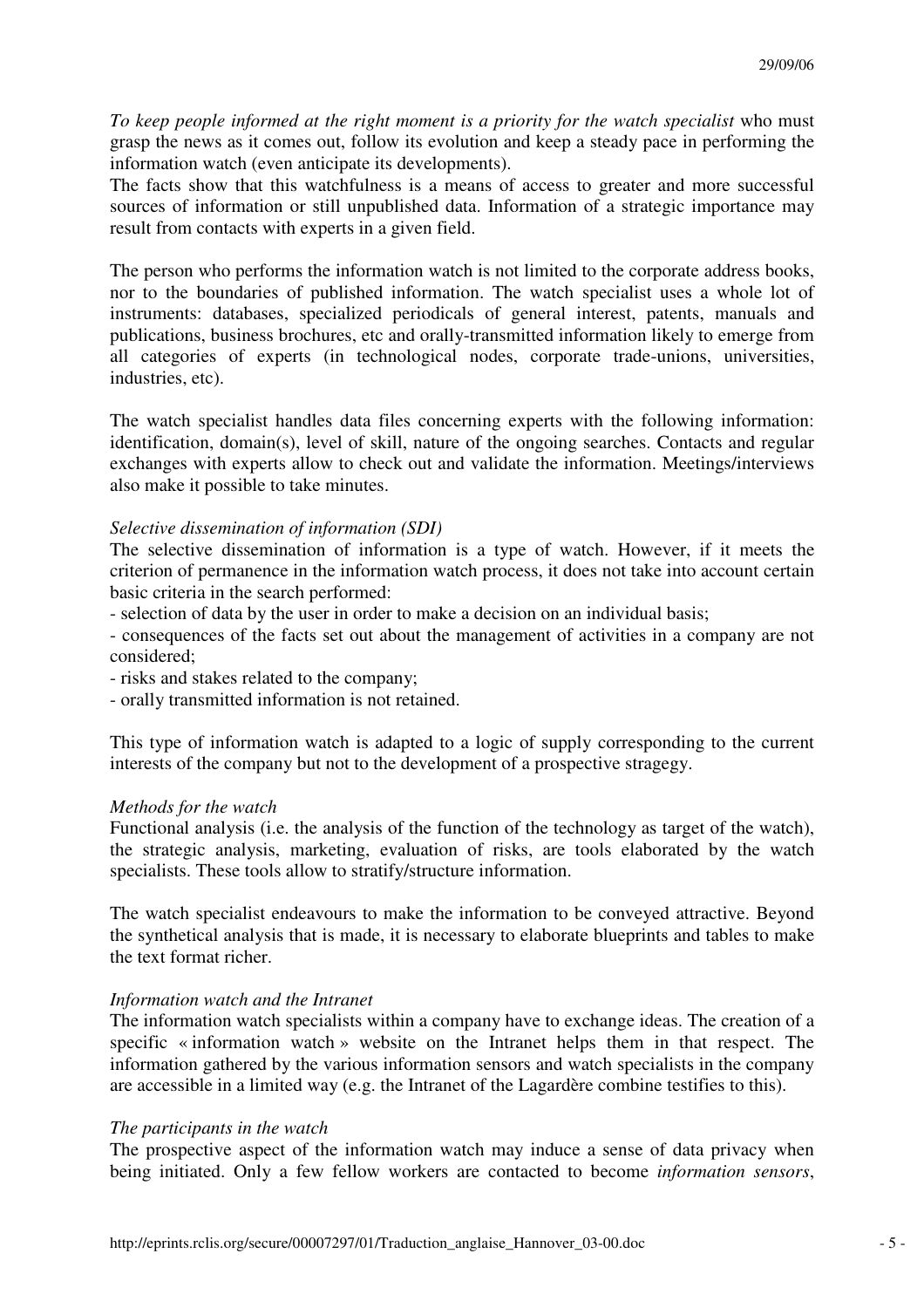notably through a network of contacts and potential sources. They convey every information gathered to the analysts of the watch department in the form of minutes, interviews or quizzes. Such elements promote the information watch process, and when combined with others allow to check out the information gathered and help the decision-makers to formulate the best strategy possible for the company.

The concept of professional hierarchy, the type of activity, the understanding of the concept of information watch determine the modalities of communication with the potential users of the information watch.

## *The expectations of information watch users*

Decision-makers in information watch departments show all diverse interests consistent with various needs when information watch is at stake.

It is therefore necessary to devise a system of information applied to the watch whereby individual exchanges can take precedence over documents:

- The managerial staff expects to be given a synthesis of all informative elements which will serve as a basis to its strategy/action programme.

- The operational departments need a more extensive base/background presenting the facts, data and lines of argument.

- The field specialists need to identify their scope of activities within the business plan as a whole and rely on precise information as regards their own business assignments.

## *Watch and quality assessment: comparable approaches*

The information watch system of a company mandates the presence of a person in charge. The watch specialist is somehow a conductor with a good knowledge of the company and a good handling of the system. This person can evaluate the costs and efficacy of such a system for the company.

The information watch approach is comparable to that undertaken since the last decade in the field of quality scoring. Previously, the concept of quality scoring represented a stake and an industrial reality. However, the quality business (which was the key objective of so many industries) did only exist implicitly. Today the quality business is clearly a matter for the individual. To set it up means to integrate it within a professional, structured, and formalized background with a quality analyst to get it going — the quality analyst using proven and reproducible methods. Likewise if the company tends to spontaneously perform the information watch, it is presently essential to make this approach formal to optimize it in terms of efficacy.

The information watch specialist in a company must show similar skills to the ones of a quality analyst, that is *to lead and motivate employees*.

## *From the watch to business intelligence (information in economics)*

The contemporary industries are subject to the hazards of technology, economics, finance, and politics, etc. However, the person in charge of the watch cannot watch everything. Priorities must be taken based on the corporate strategy. Indeed, the corporate strategy commands a specific know-how which must be preserved and reinforced with an increased watch of the corresponding technologies.

It is the strategy which allows to identify which products to use and which markets to watch as a priority.

Additionally to the sense of watchfulness, the information watch specialist is keen on the processing of the gathered information. Easily understandable, the information conveyed to